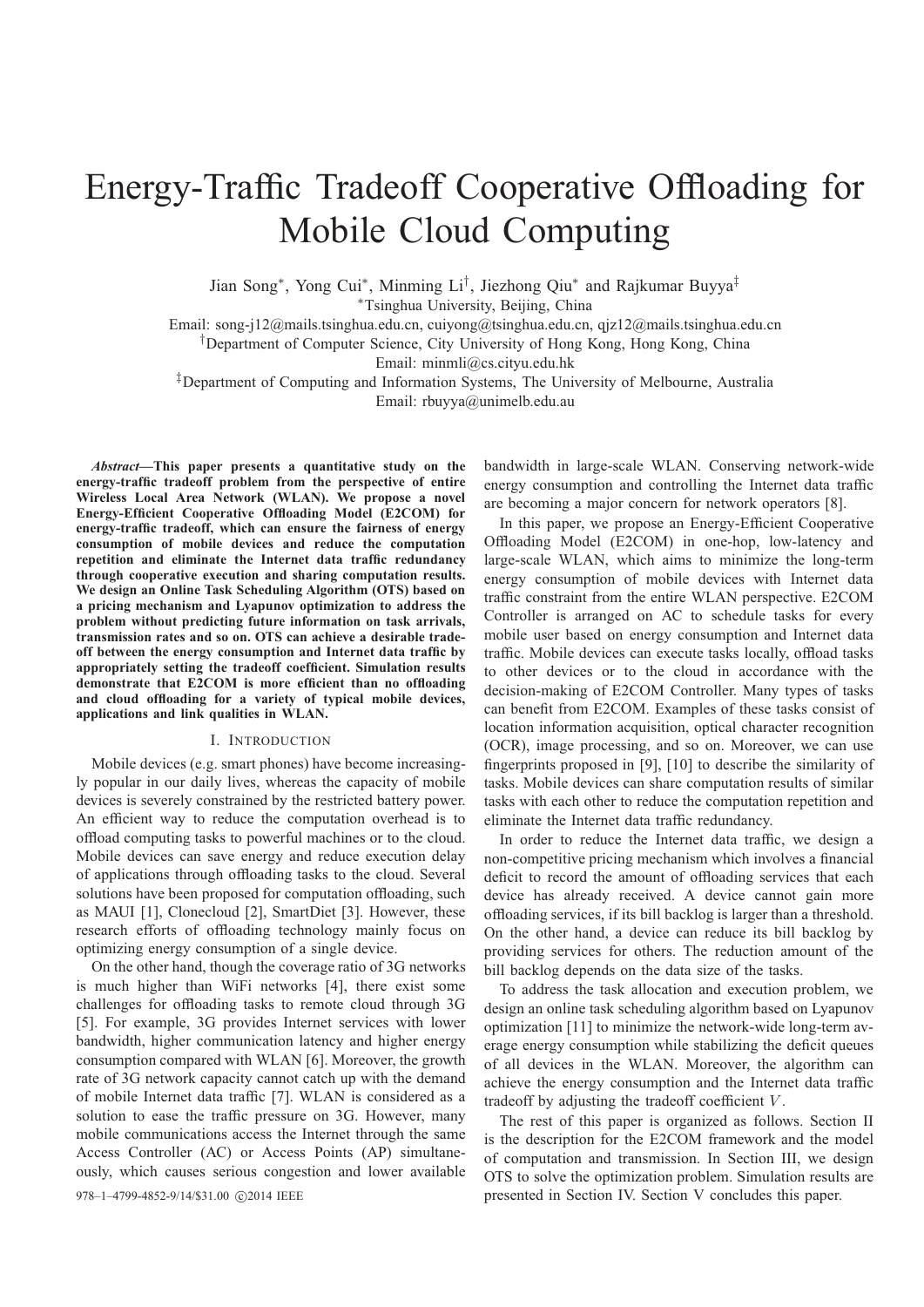

Fig. 1. The Scenario of E2COM

# II. FRAMEWORK AND MODELING

#### *A. System Framework*

E2COM is arranged in a large-scale WLAN, as shown in Fig. 1. In order to reduce the extra cost of equipments, E2COM Controller is arranged on AC and records profiles of every mobile device, e.g., CPU power, transmission rate and so on.

Because of the limited storage capacity of AC, E2COM Controller does not store task execution results, but stores the fingerprints [9] of tasks executed recently. When a device has a task to execute, it makes a request to the E2COM Controller. The E2COM Controller schedules the task based on energy consumption and bill backlog of the device. Since the data size of the request is very small, we can ignore the energy consumption of sending the request to E2COM Controller.

Since the tasks generated by different mobile users may be similar (e.g. query the same keyword through search engine or request for the same video, location information), devices can share computation results with each other to achieve higher performance and lower energy consumption. If a task generated by device  $A$  has been completed by device  $B$ , A can directly request the result of the task from B. This can reduce the repetition of computation and Internet data traffic. Intuitively, when the repetition rate of tasks is high, the proposed model can save more energy by reducing the repetitive execution. On the other hand, if the repetition rate is low, the proposed model can also achieve network-wide energy efficiency by offloading the tasks to the cloud.

Assume that there are  $n$  devices in the WLAN. They have  $m$  tasks to execute in a long time period  $T$ , denoted by set  $\mathbf{C} = \{C_1, C_2, \cdots, C_m\}$ . Every task belongs to a device. We use  $C_h^i$  to represent task  $C_h$  which belongs to device i, where  $h = 1, 2, \dots, m$ . We further represent the profile of a task which belongs to device i as  $C_h^i(ID, D_h^{in}, D_h^{out})$ , where ID,  $D_h^{in}$  and  $D_h^{out}$  denote the type of  $C_h^i$ , the data size of the input and output respectively.

## *B. Energy Consumption of Computation*

CPU is the dominant energy consumer on a device for executing a task. The energy consumption is determined by CPU workload, CPU clock frequency, device type and so on. It is difficult to module the energy consumption of CPU. [12] depicts the CPU energy consumption from computing efficiency perspective, i.e., a measure for the amount of computation that can be performed with given energy (in cycles per joule). It shows that dynamic voltage and frequency scaling (DVFS) does affect the energy efficiency of computing but not radically. The number of CPU cycles depends on the input data size and the type of the task [13].

The relationship between the input data size of the task and the number of CPU cycles needed by the task is related to the task type ( [13], [12]). We assume that device i needs  $N_h$ CPU cycles to execute computation task  $C_h^i$ . It can be derived from [13] as follows,

$$
N_h = f_X(D_h^{in}),\tag{1}
$$

where the function  $f_X(\cdot)$  is related to the application type X, which is determined by the task ID.

For some popular applications (e.g., deflate compression algorithm, x264 video encoder and so on), the CPU cycles needed by a computation task can be expressed as a linear function of the input data size as  $N_h = \overline{X} \cdot D_h^{in}$  [12], where the complexity coefficient  $X$  is the ratio of CPU cycles and the input data size which is related to the application type.

When device j executes task  $C_h^i$ , the computation energy consumption of device  $j$  can be defined formally as follows.

**Definition 1.** Energy Consumption of Computation *is given by [14]*

$$
\mathcal{E}_C^j(C_h^i) = (\rho_0^j + \rho_1^j f_j^3) \frac{N_h}{f_j},\tag{2}
$$

where  $\rho_0^j$ ,  $\rho_1^j$  represent the static power and the dynamic *power coefficients respectively of j's CPU,*  $f_j$  *is the CPU clock frequency of device* j*.*

If device  $i$  has already executed a task and stored the computation result, the energy consumption for executing the same task (with the same  $ID$ ) is close to 0. For example, if device *i* nearby requires position information, it can request j to complete the positioning task  $C_h^i$  instead of turning on the GPS and computing the position by itself. If device  $j$  has the most recent location information, it can send the position information to  $i$  directly. Then, the energy consumption of computation that j completes task  $C_h^i$  is 0.

# *C. Energy Consumption of Offloading*

The WLAN can be modeled by a directed graph  $\mathcal{G} = (\mathcal{V}, \mathcal{L})$ , where  $V$  and  $L$  are the sets of nodes and directional edges. Each node  $i \in V$  corresponds to a device in the network. An edge  $(i, j) \in \mathcal{L}$  in the graph represents a wireless link from node *i* to node *j*. Each edge  $(i, j)$  is associated with three non-negative real number weights  $(\rho_T^{ij}, \rho_R^{ij}, \phi_T^{ij})$ , where  $\rho_T^{ij}$ ,  $\rho_R^{ij}$  are transmitting and receiving power of i to and from j, and  $\phi_T^{ij}$  is the transmission rate on link  $(i, j)$  at the current time. The energy consumption of transmission from  $i$  to  $j$  can be formulated as  $\rho_T^{ij} \cdot (D_h^{in}/\phi_T^{ij})$  [15]. We set  $\rho_T^{ii} = 0$  and  $\phi_T^{ii} = \infty$ . We assume that the E2COM Controller can collect and store these information in real time.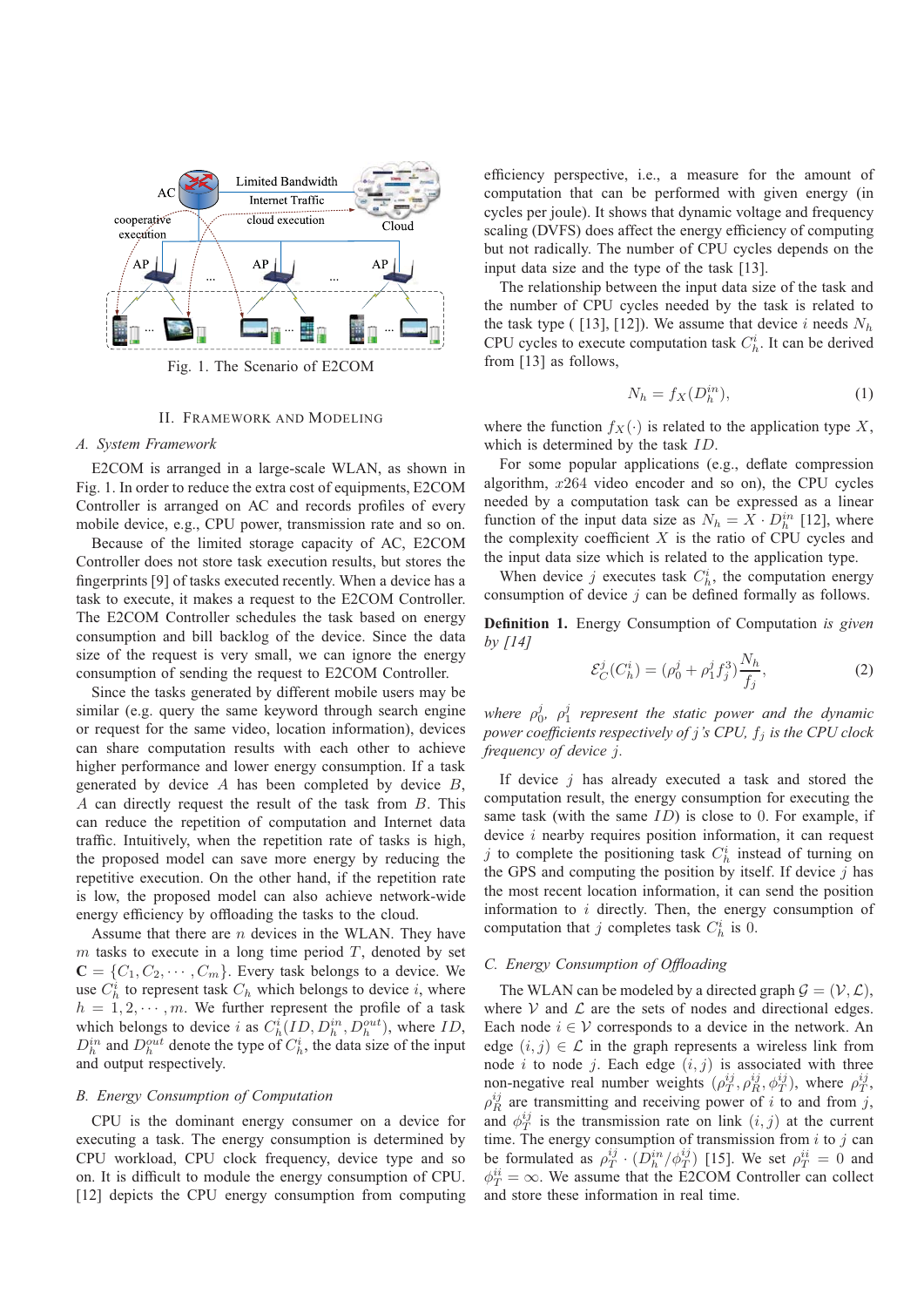If device  $i$  requests device  $j$  to execute a task, we define  $i$  as the client and  $j$  as the server. In order to characterize the energy consumption of each device in the task offloading process clearly, we divide the energy consumption of offloading into client energy consumption and server energy consumption.

**Definition 2.** Client Energy Consumption of Offloading *is* the total energy consumption of client *i* when task  $C_h^i$  is *offloaded from client* i *to server* j*, including transmission energy consumption of sending input data and receiving output data of the task, i.e.,*

$$
\mathcal{E}_{L}^{ij}(C_{h}^{i}) = \rho_{T}^{ij} \cdot \frac{D_{h}^{in}}{\phi_{T}^{ij}} + \rho_{R}^{ij} \cdot \frac{D_{h}^{out}}{\phi_{T}^{ji}}.
$$
 (3)

Note that  $\mathcal{E}_L^{ii}(C_h^i) = 0$ , i.e., local execution will not generate transmission energy consumption.

**Definition 3.** Server Energy Consumption of Offloading *is the sum of transmission and computation energy consumption of server* j *when a task* C<sup>i</sup> <sup>h</sup> *is offloaded from client* i *to server* j*, and the transmission energy consumption includes transmission energy consumption of receiving input data and sending output data of the task, i.e.,*

$$
\mathcal{E}_R^{ij}(C_h^i) = \rho_R^{ji} \cdot \frac{D_h^{in}}{\phi_T^{ij}} + \rho_T^{ji} \cdot \frac{D_h^{out}}{\phi_T^{ji}} + \mathcal{E}_C^j(C_h^i). \tag{4}
$$

If a same task as  $C_h^i$  has been executed by server j, the computation energy consumption can be defined as 0. Moreover, when  $i = j$ , equation (4) is consistent with equation (2), i.e.,  $\mathcal{E}_{R}^{ii}(C_{h}^{i}) = \mathcal{E}_{C}^{i}(C_{h}^{i}).$ 

In order to measure the network-wide energy consumption of executing tasks, we define the energy consumption of offloading, which includes both client and server energy consumption. We consider the cloud as a special server denoted as  $n+1$ . The energy consumption of the cloud is not included in the network-wide energy consumption.

**Definition 4.** Energy Consumption of Offloading *is the energy*  $\alpha$ *consumption of mobile devices when task*  $C_h^i$  *is executed remotely, which can be formulated as,*

$$
\mathcal{E}_O^{ij}(C_h^i) = \begin{cases} \mathcal{E}_L^{ij}(C_h^i) + \mathcal{E}_R^{ij}(C_h^i), & j = 1, \dots, n; \\ \mathcal{E}_L^{ij}(C_h^i), & j = n + 1. \end{cases}
$$

#### III. TASK SCHEDULING MECHANISM

In the large-scale WLAN, the E2COM Controller needs to find a proper task allocation scheme. The task allocation can be formalized as an optimization problem. The networkwide energy consumption is the optimization objective, and the Internet data traffic is used as the constraint.

## *A. Traffic-aware Energy Optimization Problem Formulation*

In order to achieve network-wide energy consumption and data traffic optimization, the E2COM Controller needs to select the appropriate server (another device, the cloud or the device itself) for every task  $C_h^i$ , where  $C_h^i \in \mathbf{C}$ .

E2COM is operated in a discrete time manner. Each time slot matches the timescale at which the offloading decision is made for one task. In each time slot  $t<sub>h</sub>$ , E2COM makes a decision on a vector  $\vec{\alpha}(C_h^i) = (\alpha_1(C_h^i), \cdots, \alpha_{n+1}(C_h^i))$  as,

$$
\alpha_j(C_h^i) = \begin{cases} 1, & j \text{ executes task } C_h^i; \\ 0, & \text{otherwise,} \end{cases}
$$

where  $j = 1, 2, \dots, n, n + 1$ . Especially,  $\alpha_{n+1}(C_h^i) = 1$ denotes that task  $C_h^i$  will be offloaded to the cloud. The energy consumption of executing task  $C_h^i$  can be denoted as,

$$
\mathcal{E}(C_h^i) = \sum_{j=1}^{n+1} \alpha_j(C_h^i) \cdot \mathcal{E}_O^{ij}(C_h^i).
$$

If task  $C_h^i$  is offloaded to the other device or cloud, the produced Internet data traffic can be approximately expressed as  $D_T(C_h^i) = D_h^{in} + D_h^{out}$ . Since local execution and cooperative execution between devices will not generate Internet data traffic, the Internet data traffic caused by the execution of task  $C_h^i$  can be denoted as  $\mathcal{D}(C_h^i) = \alpha_{n+1}(C_h^i) \cdot D_T(C_h^i)$ .

The optimization objective is to minimize the *Network-Wide Energy Consumption* with the Internet data traffic constraints (denoted by  $\Psi$ ) for every device, i.e.,

$$
\min \sum_{h=1}^{m} \mathcal{E}(C_h^i) \tag{5}
$$

subject to:

$$
\sum_{h=1}^{m} \mathcal{D}(C_h^i) < \Psi \quad i = 1, 2, \cdots, n
$$
\n
$$
\alpha_j(C_h^i) \in \{0, 1\}, \quad h = 1, 2, \cdots, m
$$
\n
$$
j = 1, 2, \cdots, n + 1
$$
\n
$$
\sum_{j=1}^{n+1} \alpha_j(C_h^i) = 1, \quad h = 1, 2, \cdots, m.
$$

With a bound on the Internet data traffic, the offline energy minimization problem in (5) can be proved NP-hard by a reduction from the knapsack problem.

#### *B. Online Task Scheduling Algorithm*

In order to solve the problem in (5) effectively, we design the Online Task Scheduling Algorithm, which is based on Lyapunov optimization and makes a tradeoff between the energy consumption and Internet data traffic.

*1) Service Pricing:* E2COM includes a non-competitive pricing approach to encourage cooperation between mobile devices. If a device's bill backlog is larger than a threshold, it will not be allowed to receive more offloading services from E2COM. A device can pay its bill by executing tasks for others. To enjoy offloading services continually, devices bill backlogs cannot increase unboundedly.

We treat cloud as a special device in the WLAN. It can increase other devices' bill backlogs by providing offloading services, but cannot consume other devices' bill backlogs. The Internet data traffic can be reduced, if devices offloads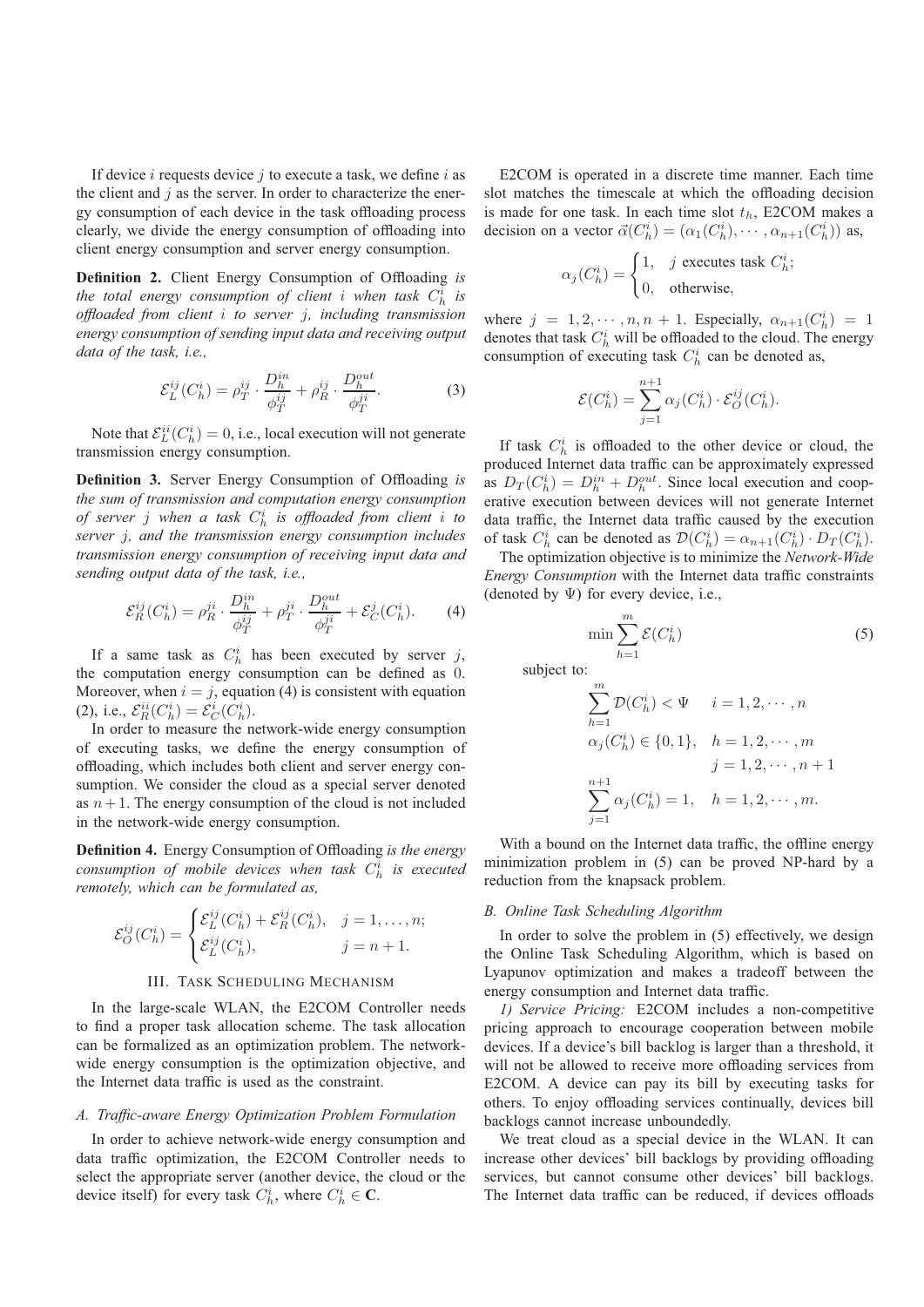tasks to other devices instead of cloud. In order to achieve network-wide (client devices and server devices) cost balance, we design an asymmetric charging mode according to the contributions for reducing the Internet data traffic.

**Definition 5.** Service Charging Function *can be denoted as follows. The bill backlog of client i will increase by*  $b_i(t_h)$  =  $f(D_T(C_h^i))$ , when client i has a task  $C_h^i$  to execute at time slot  $t_h$ ; if  $C_h^i$  is executed by itself, the bill backlog of i will decrease  $\overline{b}$ *y*  $d_i(t_h) = f(D_T(C_h^i))$ ; if  $C_h^i$  is offloaded from i to j, the bill backlog of server *j* will decrease by  $d_j(t_h) = f(D_T(C_h^i))$ .

The increased bill backlog  $b_i(t_h)$   $(i = 1, \dots, n)$  is to tackle the randomness of incoming tasks. If we set  $f(D_T(C_h^i))$  =  $D_T(C_h^i)$ , we can get an informative conclusion. Intuitively, when task  $C_h^i$  is offloaded from i to j, the bill backlog of device j decreases by  $d_i(t_h)$  which is proportional to the Internet data traffic saved for the network, and the bill backlog of i increases by  $b_i(t_h)$  which is exactly related to the data traffic if the task is offloaded to be executed.

We denote the  $n$  devices' total amount of bills at time slot  $t_h$  as  $\mathbf{Q}(t_h) \triangleq (Q_1(t_h), \dots, Q_n(t_h))$ , where  $t_h$  denotes the time slot at which the task  $C_h^i$  is executed. For each device i,  $Q_i(t_h)$  represents its bill backlog at the beginning of time slot  $t_h$ .

The service bills of all devices generated in every time slot  $t_h$  are denoted as  $\mathbf{b}(t_h) \triangleq (b_1(t_h), \cdots, b_n(t_h))$ , which are added in their corresponding queues  $\mathbf{Q}(t_h)$ . Because of executing tasks for others, devices' bills are paid partially, which are denoted as  $\mathbf{d}(t_h) \triangleq (d_1(t_h), \dots, d_n(t_h))$ . So the bill backlog evolves as  $Q_i(t_{h+1}) = \max [Q_i(t_h) - d_i(t_h) + b_i(t_h), 0]$  with an initially empty bill (i.e.,  $Q_i(t_0)=0$ ).

In order to limit the bill backlog of every device, we require all the bills to be stable in the time average sense, i.e.,

$$
\overline{\mathbf{Q}} = \limsup_{m \to \infty} \frac{1}{m} \sum_{h=1}^{m} \sum_{i=1}^{n} \mathbb{E}\{|Q_i(t_h)|\} < \infty. \tag{6}
$$

*2) Online Schedule:* The network-wide average energy consumption of executing the task set **C** in a long time period  $T$  can be expressed as,

$$
\mathcal{E} = \limsup_{m \to \infty} \frac{1}{m} \sum_{h=1}^{m} \mathbb{E}\{|\mathcal{E}(C_h^i)|\}.
$$
 (7)

Then, we obtain a new optimization problem, i.e.,

 $\min \mathcal{E}$  (8) subject to:

$$
\overline{\mathbf{Q}} < \infty
$$
\n
$$
\alpha_j(C_h^i) \in \{0, 1\}, \quad h = 1, 2, \cdots, m
$$
\n
$$
j = 1, 2, \cdots, n+1
$$
\n
$$
\sum_{j=1}^{n+1} \alpha_j(C_h^i) = 1, \quad h = 1, 2, \cdots, m
$$

Let  $\mathcal{E}^*$  be the target value of the optimization problem defined in (8). In each time slot  $t<sub>h</sub>$ , E2COM makes an online

offloading decision, with the objective of minimizing the time average energy consumption under bill backlog constraints for all devices.

Based on Lyapunov optimization, we first present our *Lyapunov function,*  $L(\mathbf{Q}(t_h))$ , which is a scalar measure of the total bill backlogs of all the devices in the WLAN, defined as,

$$
L(\mathbf{Q}(t_h)) \triangleq \frac{1}{2} \sum_{i=1}^{n} Q_i^2(t_h).
$$
 (9)

A larger value of  $L(\mathbf{Q}(t_h))$  implies that at least one bill backlog is large. In order to ensure that the bill backlog of each device is smaller than the threshold, we need to keep the *Lyapunov function* at a small value. We next introduce the *Lyapunov drift*  $\Delta$  ( $\mathbf{Q}(t_h)$ ) as,

$$
\Delta \left( \mathbf{Q}(t_h) \right) \triangleq \mathbb{E} \{ L(\mathbf{Q}(t_{h+1})) - L(\mathbf{Q}(t_h)) \mid \mathbf{Q}(t_h) \}, \quad (10)
$$

which is the expected change in the *Lyapunov function* over one time slot. Following the Lyapunov optimization approach [11], we then add the expected energy consumption over one time slot to both sides of (10), and then lead to the definition of *drift-plus-penalty* term.

**Definition 6.** Drift-Plus-Penalty *can be calculated as follows,*

$$
DPP(t_h) = \Delta \left( \mathbf{Q}(t_h) \right) + V \cdot \mathbb{E} \{ \mathcal{E}(C_h^i) \mid \mathbf{Q}(t_h) \}.
$$

Here  $V$  is a non-negative tradeoff coefficient that is chosen to adjust the performance tradeoff, i.e., how much we care about the energy consumption compared to the bill backlog. The key derivation step is to obtain an upper bound on the *drift-plus-penalty*. Given any possible bill backlogs  $\mathbf{Q}(t_h)$ , arrival rates  $b_i(t_h)$  and service rates  $d_i(t_h)$  at each bill, under any possible decision  $\vec{\alpha}(t_h)$ , the constraint is satisfied as follows,

$$
DPP(t_h) \leq B + V \cdot \mathbb{E}\{\mathcal{E}(C_h^i) \mid \mathbf{Q}(t_h)\} +
$$

$$
\sum_{i=1}^n \mathbb{E}\{Q_i(t_h)(b_i(t_h) - d_i(t_h)) \mid \mathbf{Q}(t_h)\}.
$$
 (11)

Following the design principle of *Lyapunov framework*, the objective of our optimal offloading decision vector  $\vec{\alpha}(C_h^i)$  is to minimize the upper bound of the *drift-plus-penalty* term, i.e., we need to minimize the right hand side of (11) in every time slot  $t_h$ . Since only the terms  $\mathcal{E}(C_h^i)$  and  $Q_i(t_h)(b_i(t_h)-d_i(t_h))$ depend on the decision vector  $\ddot{\vec{\alpha}}(C_h^i)$ , we can minimize the bound of the right hand side of (11) by minimizing these terms. Thus, our algorithm finally minimizes the simplified term as,

$$
DPP_{bound} = V \cdot \mathcal{E}(C_h^i) + \sum_{i=1}^n Q_i(t_h)(b_i(t_h) - d_i(t_h)).
$$
 (12)

Based on (12), we design the Online Task Scheduling Algorithm to allocate tasks among devices. When device  $i$  requests the result of a task, the algorithm is triggered. The bill backlog of i is updated in line 1. Lines 3-6 compute  $DPP$  of every device  $i$  according to (12). Lines 7-10 record the smallest  $DPP_i$  and determine the offloading decision vector  $\alpha(C_h)$ . According to the *Lyapunov Optimization Approach*, we will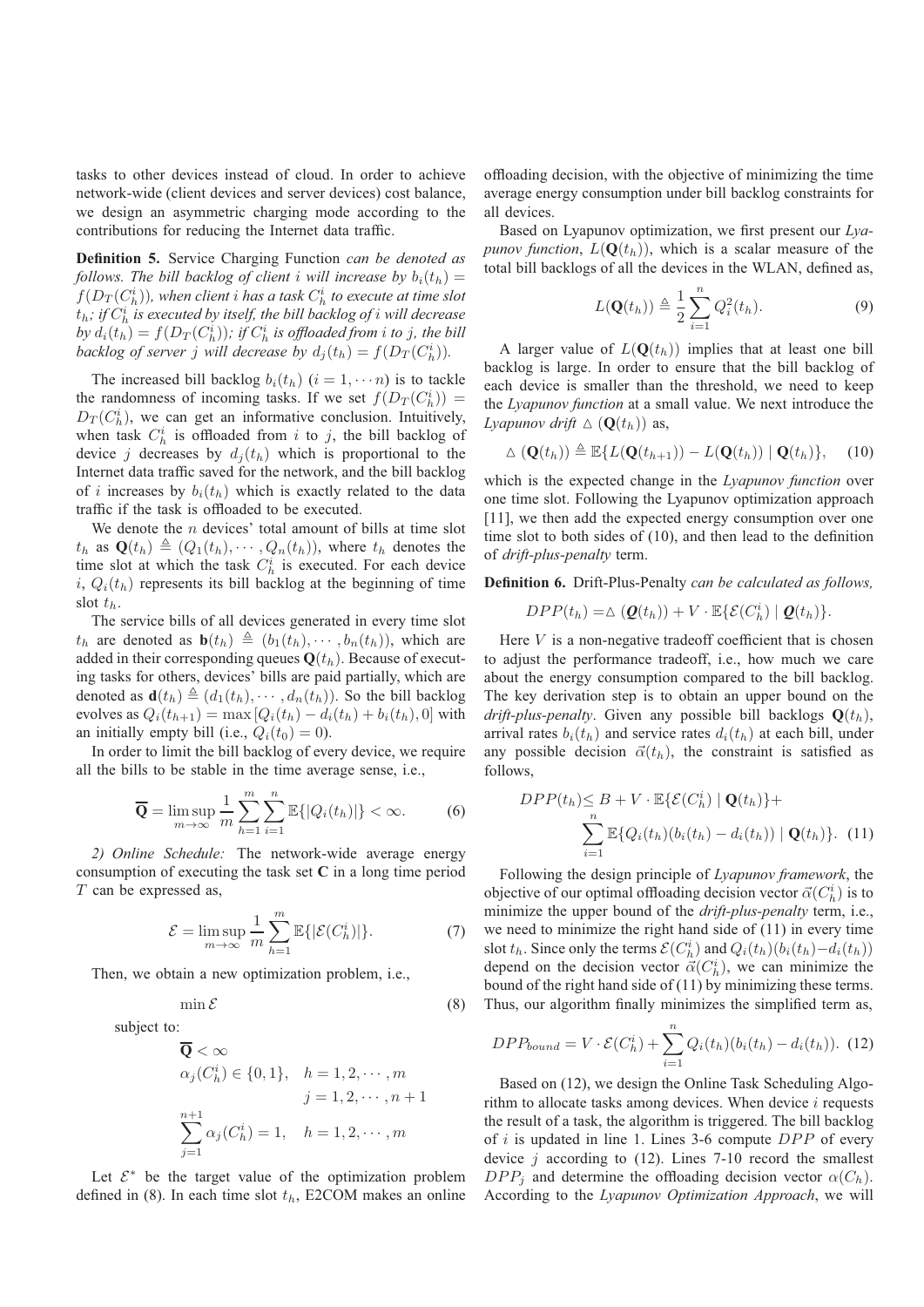allocate the task to the device with the smallest DPP value. Lines 13-15 update the bill backlogs of corresponding devices. Since cloud execution will do nothing to the bill backlog, the algorithm will not do anything when cloud execution.

Online Task Scheduling Algorithm

**Input:**  $\{\rho_{i1}^T, \cdots, \rho_{in}^T\}, \{\rho_{i1}^R, \cdots, \rho_{in}^R\}, \{\phi_{i1}, \cdots, \phi_{in}\},\$  $C_h^i(D_h^{in},D_h^{out}),\{Q_1(t_h),\cdots,Q_n(t_h)\}$ **Output:**  $\{\alpha_1(\ddot{C}_h^i), \cdots, \alpha_{n+1}(\ddot{C}_h^i)\},\}$  $\{Q_1(t_{h+1}), \cdots, Q_n(t_{h+1})\}$ 1:  $Q_i(t_{h+1}) \leftarrow Q_i(t_h) + b_i(t_h)$ 2: **for**  $j \leftarrow 1$  **to**  $n + 1$  **do** 3:  $DPP_j \leftarrow V \cdot \mathcal{E}(C_h^i)$ 4: **for**  $k \leftarrow 1$  **to** n **do** 5:  $DPP_i \leftarrow DPP_i + Q_k(t_h)(b_k(t_h) - d_k(t_h))$ 6: **end for** 7: **if**  $DPP_i < DPP_{bound}$  **then** 8:  $DPP_{bound} \leftarrow DPP_j$ 9:  $\vec{\alpha}(C_h^i) \leftarrow e_j$  //where  $e_j$  denotes the vector with a 1 in the  $j$ th coordinate and  $0$ 's elsewhere 10: **end if** 11: **end for** 12:  $j \leftarrow$  the dimension which  $\alpha_j(C_h^i) = 1$ 13: **if**  $j \neq n+1$  **then** 14:  $Q_i(t_{h+1}) \leftarrow Q_i(t_h) - d_i(t_h)$ 15: **end if** 16: **return**  $\{\alpha_1(C_h^i), \cdots, \alpha_{n+1}(C_h^i)\}, \{Q_1(t_{h+1}), \cdots, Q_n(t_{h+1})\}$ 

Note that there will be at most two devices related to each task. When computing  $DPP$  of every device  $j$  in order to find the smallest one, we only need to calculate the related DPP, i.e., device  $i$  and device  $j$ . In this way, the time complexity of OTS is  $O(n)$ , where *n* is the number of devices in the WLAN.

Substituting constants  $\epsilon$ ,  $\mathcal{E}^*$  into inequality (11), and calculating the time average bill size for every slot  $t<sub>h</sub> > 0$ , we can obtain the performance bounds of OTS. Given a tradeoff coefficient V, the time average energy deviates by  $O(1/V)$ from optimality at most, while the bill backlog is bounded by  $O(V)$ . We can use an arbitrarily large V to make the time average energy cost  $\mathcal E$  close to optimum  $\mathcal E^*$ .

## IV. PERFORMANCE EVALUATION

We evaluate the performance of E2COM by simulations on energy consumption and Internet data traffic. No Offload (all the tasks are executed on the mobile devices locally), Cloud Offload (all the tasks are executed on the cloud remotely) and an Energy Greedy Algorithm (GA) are taken as the performance reference for comparison on the same topology in simulations. GA ignores the bound on the Internet data traffic in (5), and simply selects the server with the smallest energy consumption in each time slot.

# *A. Evaluation Setup and Methodologies*

We consider a WLAN with 50 mobile devices and 5000 tasks which belong to these devices to be executed in a long time period  $T$ . The CPU static power and the dynamic power coefficients of every device are set from 0.5 to 1 randomly, and the CPU clock frequency is set from  $1GHz$ to  $1.5GHz$  randomly. The transmission rate on link  $(i, j)$  is a random value between  $15Mbps$  and  $20Mbps$  [6],  $\forall i, j \in V$ . The transmission rate between  $i$  and the cloud via E2COM Controller is a random value between  $1Mbps$  and  $2Mbps$ . The transmission power of every device is set between 0.5W and 1W determined by the transmission rate [6].

## *B. Simulation Results*

*1) Performance with Different V:* This simulation illustrates how the parameter V controls the energy consumption and bill backlog tradeoff. We set  $X = 1000$ , the repetition rate of tasks 40% and V increasing from 0 to  $10^9$  in step  $2.5 \times 10^7$ . We present the average energy consumption, average bill backlog and Internet data traffic of executing 5000 tasks in Fig. 2a, Fig. 2b and Fig. 2d respectively.

When V goes from 0 to  $10^9$ , the average energy consumption drops from 61J to 23J, and the average bill backlog grows from 0.6 to 30.3 in OTS. A notable phenomenon is that the average energy consumption falls quickly when  $V$  is small and then decreases slowly, but the average bill backlog grows linearly with  $V$  increasing. This result confirms the  $[O(1/V), O(V)]$  tradeoff between energy consumption and bill backlog. Users can select the appropriate  $V$  to achieve the best energy-efficiency, according to their budget for the Internet data traffic.

Moreover, from Fig. 2a and Fig. 2d, we can see that the energy consumption and Internet data traffic of OTS get closer to the Energy Greedy Algorithm as V increases. According to (12), the Energy Greedy Algorithm can be understood as a limiting case of OTS ( $V \rightarrow \infty$ ). Our algorithm can minimize the energy consumption arbitrarily close to the Energy Greedy Algorithm and control the Internet data traffic by appropriately setting the tradeoff coefficient  $V$ . The energy consumption changes with V increasing because the number of tasks executed by itself, the cloud or other devices is changing with different  $V$ , as shown in Fig. 2c.

In E2COM, a task can be executed by the device itself (Local), the cloud (Cloud) or other devices, which may have executed the same task before (Share), or not (Cooperation). Fig. 2c shows the number of tasks executed by itself, the cloud or other devices with different  $V$ . Most tasks are executed by other devices when  $V = 0$ . In this case, as bill backlog is the only optimization objective, OTS will select the server with the longest bill backlog. As V increases, the number of tasks sharing results stays around 2500. It is 50% of the total number of tasks and slightly higher than the repetition rate (40%). This is because some task results have been shared several times. Because the importance of energy optimization grows as V increases, the number of Cloud Execution increases and the number of Local Execution decreases slowly.

*2) Performance with Different Repetition Rates of Tasks:* In this part, we study the performance of OTS under different